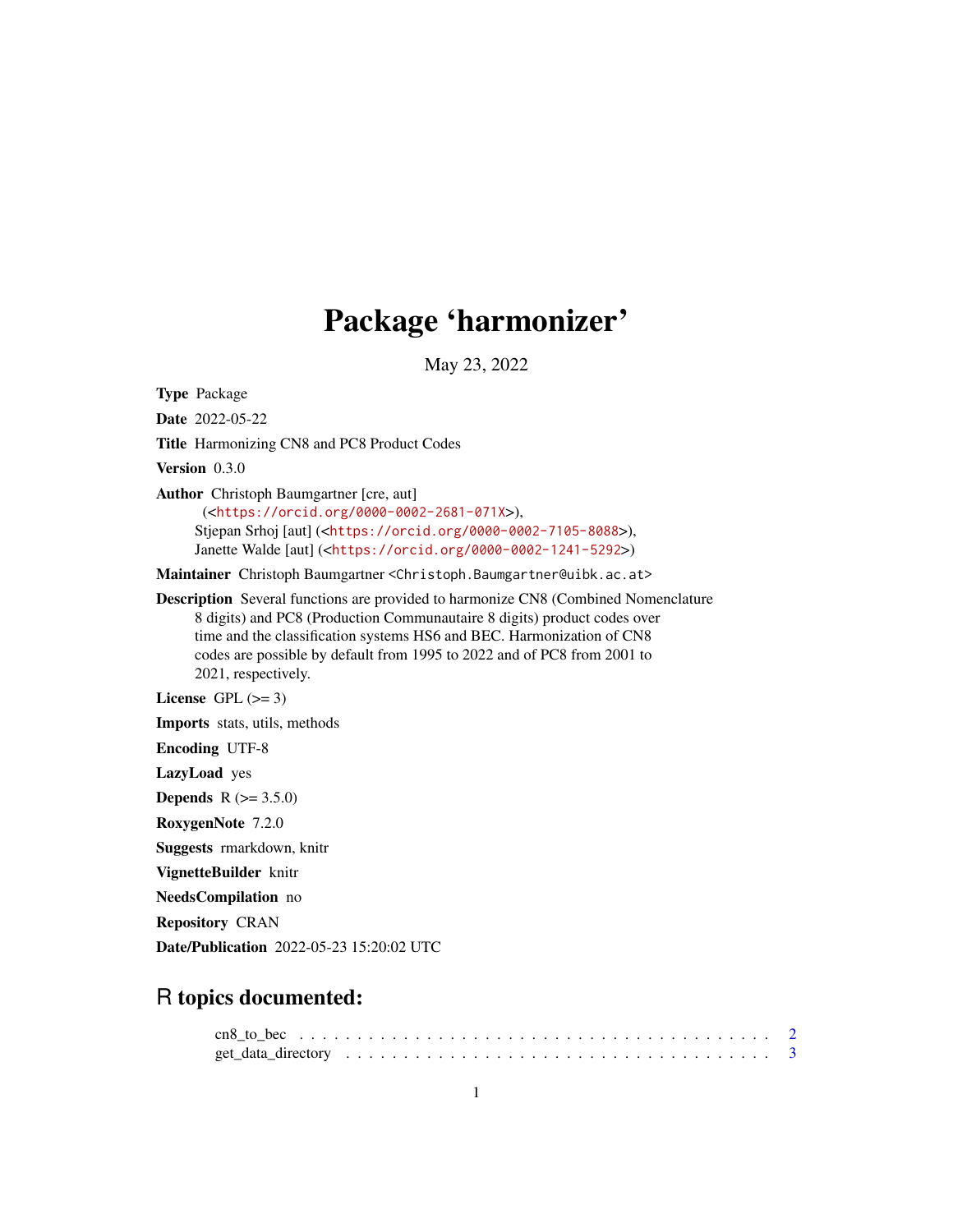<span id="page-1-0"></span>

| Index | 13 |
|-------|----|

cn8\_to\_bec *Concordance list between CN8 and BEC*

#### Description

Provides a dataframe which contains all CN8 product codes and related BEC codes in a given time period.

#### Usage

cn8\_to\_bec(b, e, historymatrix = NULL, progress = TRUE)

#### Arguments

| b        | first year of interest                                                               |
|----------|--------------------------------------------------------------------------------------|
| e        | last year of interest                                                                |
|          | historymatrix History matrix of CN8 product codes. Provided by history matrix cn8(). |
| progress | logical, determines whether progress is printed in console or not.                   |

#### Value

A data frame that contains all CN8 product codes and related BEC and HS6 codes in a given time period. The following table offers an overview of all provided variables.

| Variable | Explanation                                                                              |
|----------|------------------------------------------------------------------------------------------|
| CN8      | character; a specific CN8 code                                                           |
| HS6      | character; provides the HS6 classification of the CN8 plus code                          |
| BEC      | character; provides the BEC classification on a high aggregation level (1 digit)         |
| BEC_agr  | character; provides the BEC classification on a lower aggregation level (up to 3 digits) |

#### Examples

cn8\_to\_bec(b = 2008, e = 2010)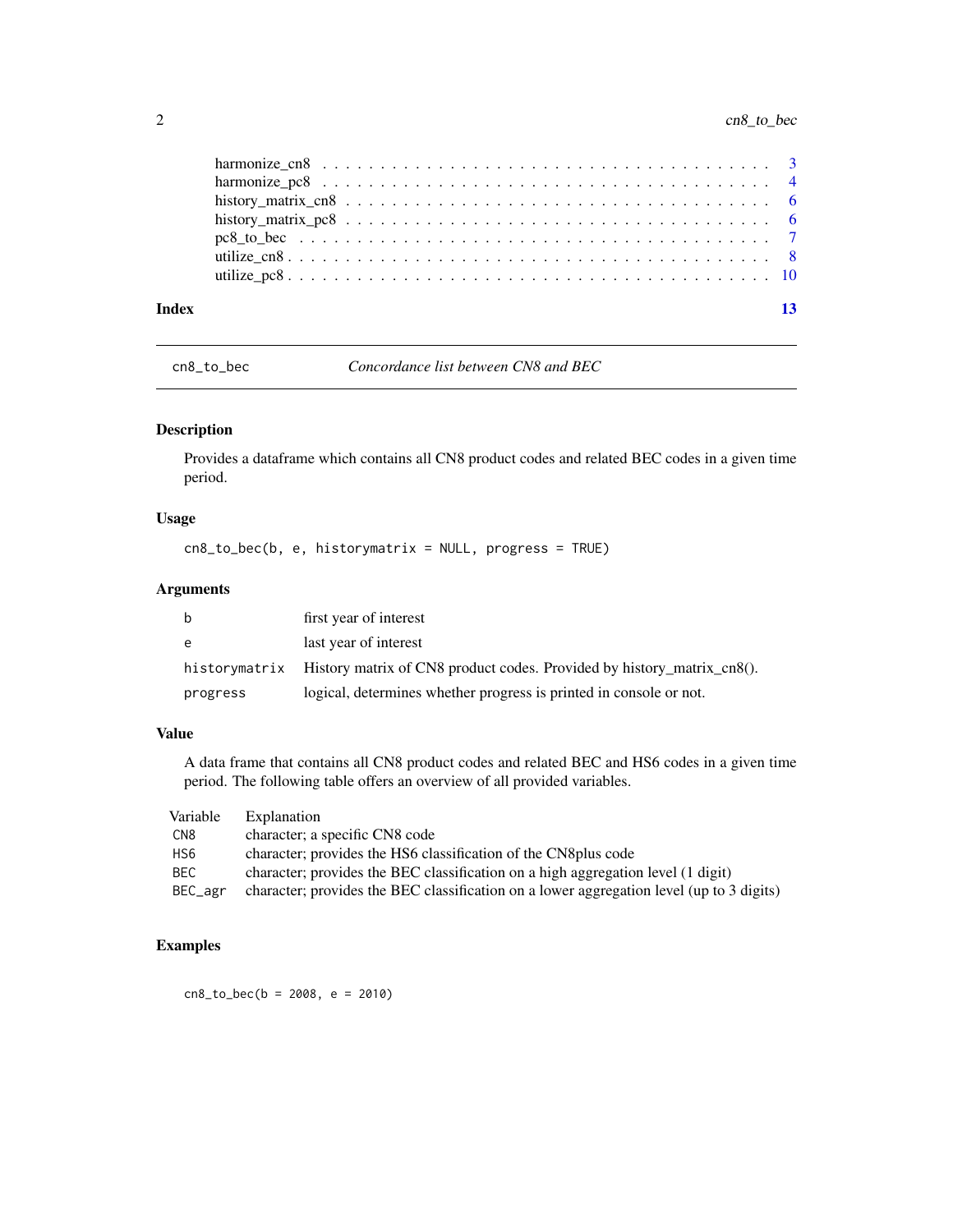<span id="page-2-0"></span>get\_data\_directory *Data path for custom data*

#### Description

Provides the directory where custom data must be stored and the used data (e.g., concordance lists, list of codes) can be edited.

#### Usage

```
get_data_directory(path = TRUE, open_explorer = FALSE,
                   show_data = NULL)
```
#### Arguments

| path          | logical, determines whether the path is printed in the console                                                                                                                                                                                     |
|---------------|----------------------------------------------------------------------------------------------------------------------------------------------------------------------------------------------------------------------------------------------------|
| open_explorer | logical, determines whether an explorer is opened in addition. Only executable<br>if the directory path does not contain any blanks.                                                                                                               |
| show_data     | character string, which must take one of the following values: "CN8", "HS6",<br>"PC8" or "HS6toBEC". All available data in in the given directory is printed in<br>the console. Only executable if the directory path does not contain any blanks. |

#### Value

Returns the path (character), of the directory where custom data must be stored and the used data (e.g., concordance lists, list of codes) can be edited.

#### Examples

get\_data\_directory()

get\_data\_directory(path = FALSE, show\_data = "CN8")

harmonize\_cn8 *Harmonization of CN8 product codes*

#### Description

Provides a dataframe which contains all CN8 product codes and their history in the demanded time period, as well as harmonized CN8plus code, harmonized HS6plus code and BEC classification.

#### Usage

```
harmonize_cn8(b, e, historymatrix, harmonize.to = "e",
             HS6breaks = c(1992, 1996, 2002, 2007, 2012, 2017),
             progress = TRUE)
```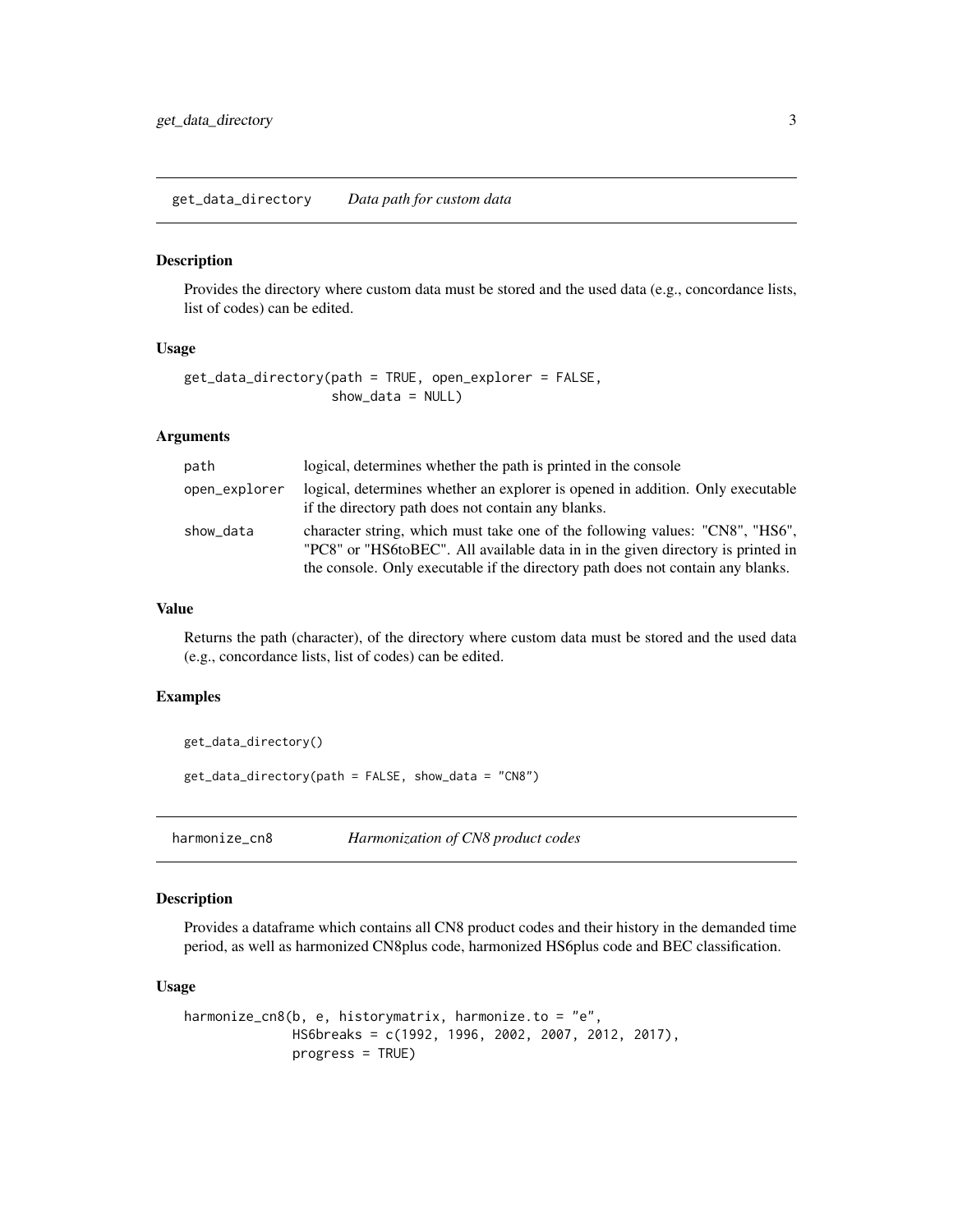#### <span id="page-3-0"></span>Arguments

| $\mathbf b$   | first year of interest                                                                                                                       |
|---------------|----------------------------------------------------------------------------------------------------------------------------------------------|
| e             | last year of interest                                                                                                                        |
| historymatrix | History matrix of CN8 product codes. Provided by history_matrix_cn8(). By<br>default NULL; the function computes the needed harmonized data. |
| harmonize.to  | Defines which year for harmonization is used. It may take the following values:                                                              |
|               | • "e", harmonizes product codes towards year e<br>• "b", harmonizes product codes towards year b                                             |
| HS6breaks     | Vector of years, where HS6 codes were changed. Do not edit, unless additional<br>break is needed.                                            |
| progress      | logical, determines whether progress is printed in console or not.                                                                           |

#### Value

A data frame that contains all CN8 product codes and their history, harmonized CN8plus codes, harmonized HS6plus codes, and BEC classification. The 'plus-codes' are the main outcome of the function. They provide harmonized information of the product codes, i.e. comparable codes. Every harmonization refers to the last year of interest. The following table offers an overview of all provided variables.

| Variable        | Explanation                                                                                                 |
|-----------------|-------------------------------------------------------------------------------------------------------------|
| CN8_xxxx        | character; a specific CN8 code in a given year                                                              |
| CN8plus         | character; the harmonization code for CN8, which refers to the last/first year of the time period           |
| HS6plus         | character; the harmonization code of HS6, which refers to the last/first year of the time period            |
| <b>BEC</b>      | character; provides the BEC classification at a high aggregation level (1 digit)                            |
| BEC_agr         | character; provides the BEC classification at a lower aggregation level (up to 3 digits)                    |
| SNA_basic_class | character; provides information if the code is classified as consumption, capital or intermediate good in S |
| flag            | numeric; either 0 or 1; 1 indicates that this code remained the same in notation over the whole time period |
| flagyear        | numeric; indicates the first year in which the flag was set to 1                                            |

#### Examples

harmonize\_cn8(b = 2008, e = 2010)

mydata  $\le$  history\_matrix\_cn8(b = 2016, e = 2018) myharmonization  $\leq$  harmonize\_cn8(b = 2016, e = 2018, historymatrix = mydata)

harmonize\_pc8 *Harmonization of PC8 product codes*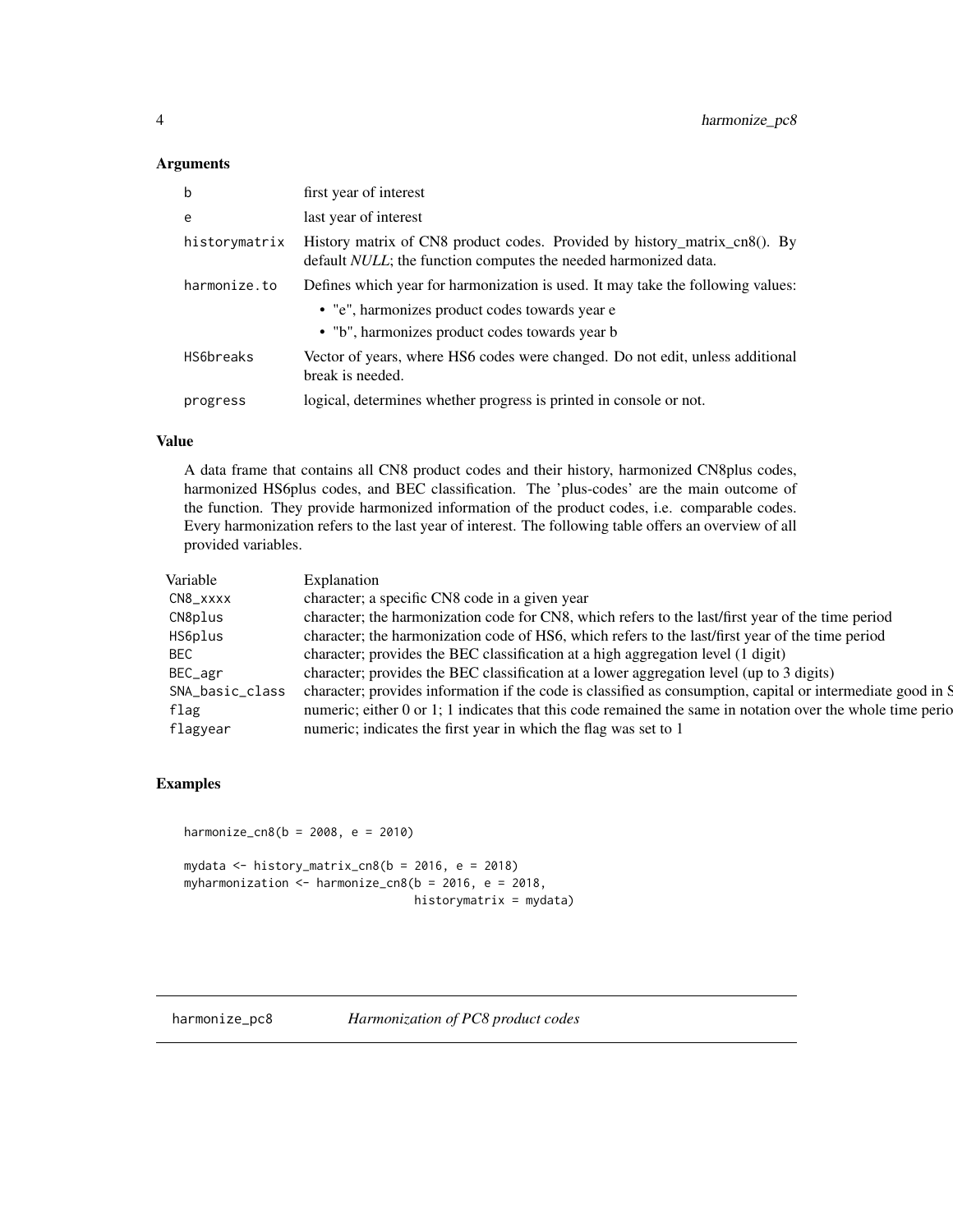#### harmonize\_pc8 5

#### Description

Provides a dataframe which contains all PC8 product codes and their history in the demanded time period, as well as harmonized PC8plus code, harmonized HS6plus code and BEC classification.

#### Usage

```
harmonize_pc8(b, e, historymatrix = NULL, harmonize.to = "e",HS6breaks = c(1992, 1996, 2002, 2007, 2012, 2017),
             progress = TRUE)
```
#### Arguments

| $\mathbf b$   | first year of interest                                                                                                                       |
|---------------|----------------------------------------------------------------------------------------------------------------------------------------------|
| e             | last year of interest                                                                                                                        |
| historymatrix | History matrix of PC8 product codes. Provided by history_matrix_pc8(). By<br>default NULL; the function computes the needed harmonized data. |
| harmonize.to  | Defines which year for harmonization is used. It may take the following values:                                                              |
|               | • "e", harmonizes product codes towards year e                                                                                               |
|               | • "b", harmonizes product codes towards year b                                                                                               |
| HS6breaks     | Vector of years, where HS6 codes where changed.                                                                                              |
| progress      | logical, determines whether progress is printed in console or not.                                                                           |

#### Value

A data frame that contains all PC8 product codes and their history, harmonized PC8plus codes, harmonized HS6plus codes, and BEC classification. The 'plus-codes' are the main outcome of the function. They provide harmonized information of the product codes, i.e. comparable codes. Every harmonization refers to the last year of interest. The following table offers an overview of all provided variables.

#### Examples

```
harmonize_pc8(b = 2009, e = 2011)
```

```
mydata \le history_matrix_pc8(b = 2015, e = 2017)
myharmonization \leq harmonize_pc8(b = 2015, e = 2017,
```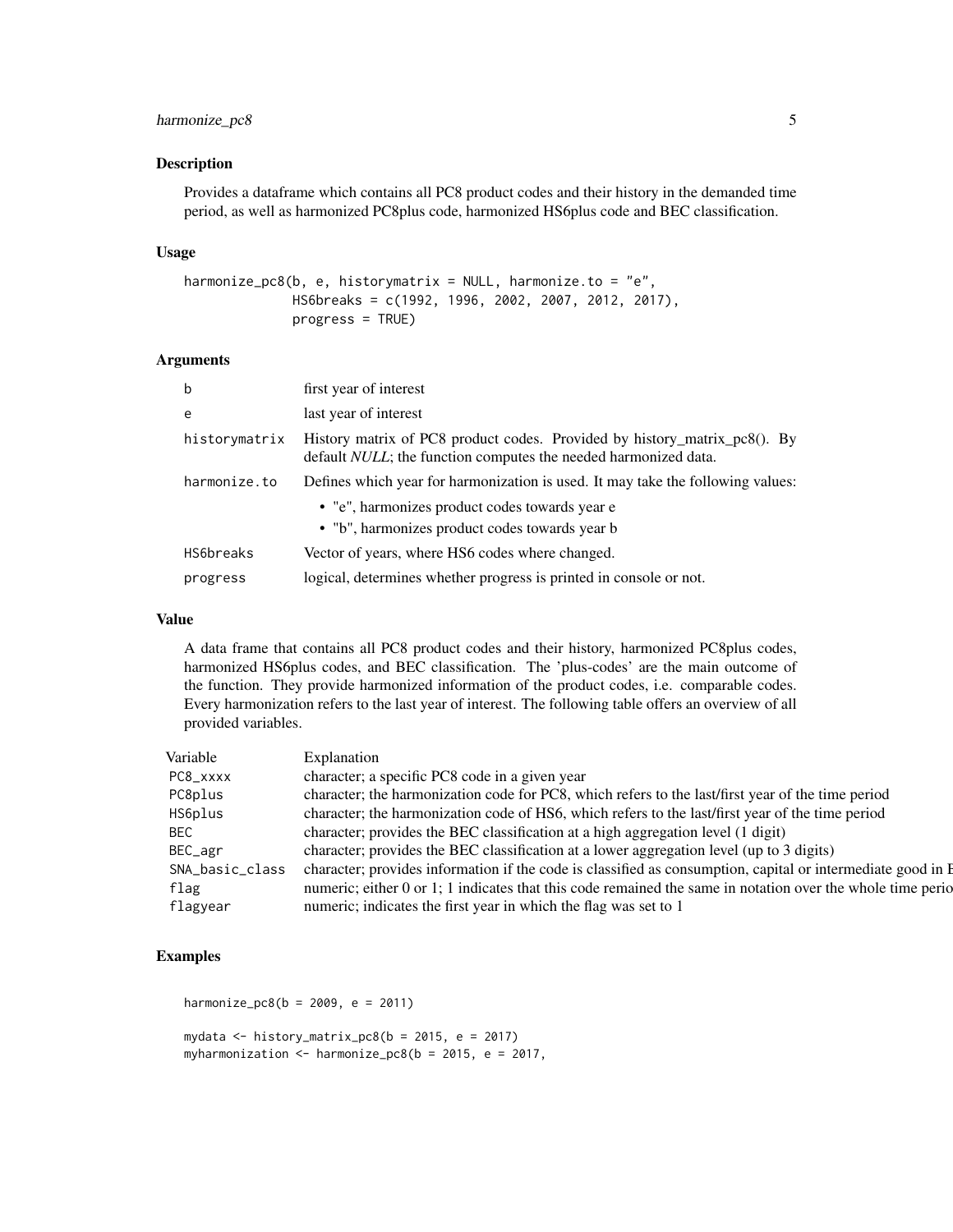#### historymatrix = mydata)

<span id="page-5-0"></span>history\_matrix\_cn8 *History matrix of CN8 product codes*

#### Description

Provides a dataframe which contains all CN8 product codes and their history in a given time period.

#### Usage

history\_matrix\_cn8(b, e, c1 = 1988, c2 = 2022, progress = TRUE)

#### Arguments

| b        | first year of interest                                             |
|----------|--------------------------------------------------------------------|
| e        | last year of interest                                              |
| c1       | first year of the concordance list                                 |
| c2       | last year of the concordance list                                  |
| progress | logical, determines whether progress is printed in console or not. |

#### Value

A data frame that contains all CN8 product codes and their history over time for the demanded time period. This dataset is the basis for the main function harmonize\_cn8() and can be obtained therewith as well. The following table offers an overview of all provided variables.

| Variable | Explanation                                                                                                        |
|----------|--------------------------------------------------------------------------------------------------------------------|
| CN8_xxxx | character; a specific CN8 code in a given year                                                                     |
| flag     | numeric; either 0 or 1; 1 indicates that this code remained the same in notation over the whole time period but wa |
| flagyear | numeric; indicates the first year in which the flag was set to 1                                                   |

#### Examples

history\_matrix\_cn8(b = 2008, e = 2010)

history\_matrix\_pc8 *History matrix of PC8 product codes*

#### Description

Provides a dataframe which contains all PC8 product codes and their history in a given time period.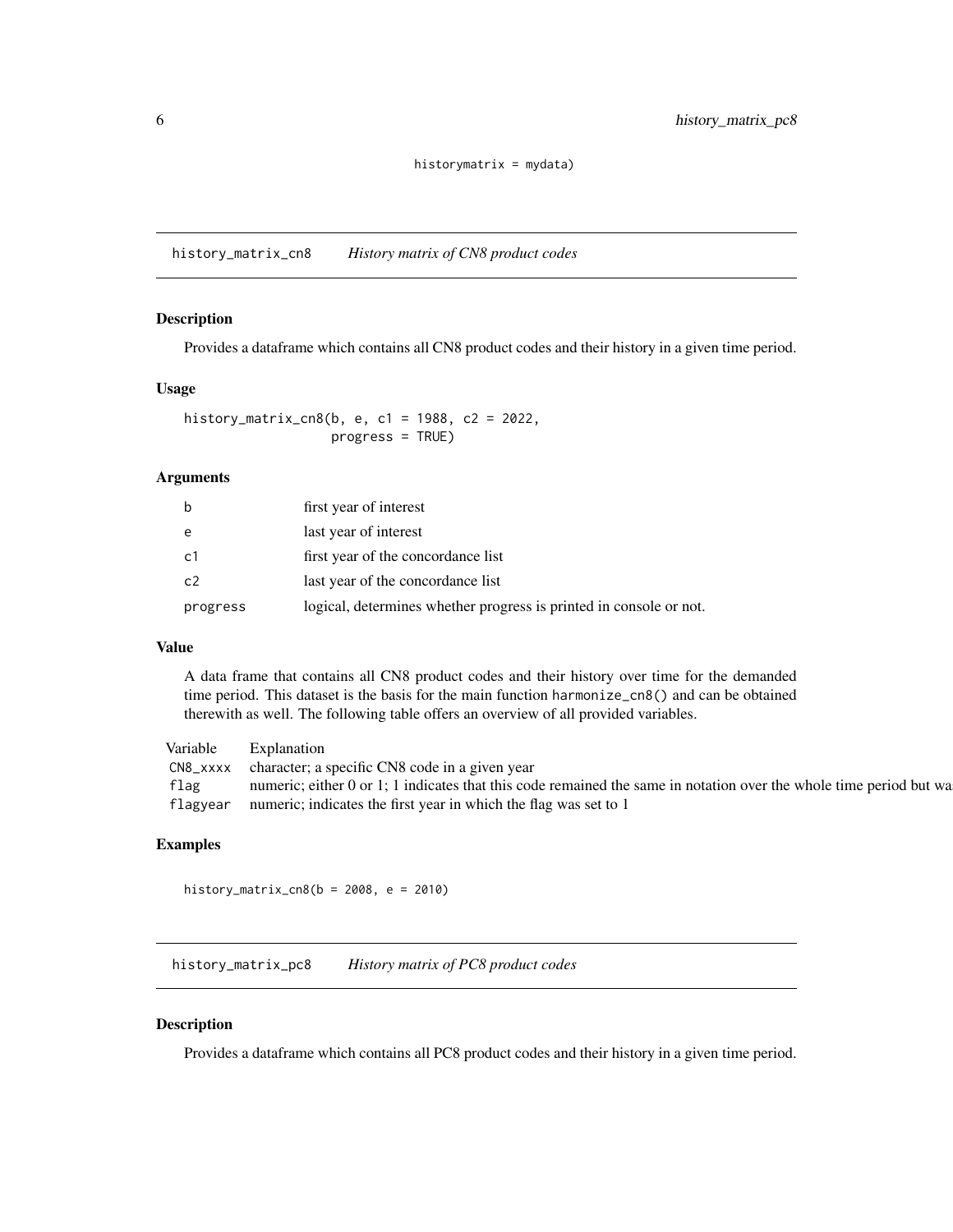#### <span id="page-6-0"></span>pc8\_to\_bec 7

#### Usage

history\_matrix\_pc8(b, e, progress = TRUE)

#### Arguments

| b        | first year of interest                                             |
|----------|--------------------------------------------------------------------|
| e        | last year of interest                                              |
| progress | logical, determines whether progress is printed in console or not. |

#### Value

A data frame that contains all PC8 product codes and their history over time for the demanded time period. This dataset is the basis for the main function harmonize\_pc8() and can be obtained therewith as well. The following table offers an overview of all provided variables.

| Variable | Explanation                                                                                                        |
|----------|--------------------------------------------------------------------------------------------------------------------|
|          | PC8_xxxx character; a specific PC8 code in a given year                                                            |
| flag     | numeric; either 0 or 1; 1 indicates that this code remained the same in notation over the whole time period but wa |
| flagyear | numeric; indicates the first year in which the flag was set to 1                                                   |

#### Examples

history\_matrix\_pc8( $b = 2008$ ,  $e = 2010$ )

pc8\_to\_bec *concordance list between PC8 and BEC*

#### Description

Provides a dataframe which contains all PC8 product codes and related BEC codes in the demanded time period.

#### Usage

```
pc8_to_bec(b, e, historymatrix = NULL, progress = TRUE)
```
#### Arguments

| b        | first year of interest                                                               |
|----------|--------------------------------------------------------------------------------------|
| e        | last year of interest                                                                |
|          | historymatrix History matrix of PC8 product codes. Provided by history_matrix_pc8(). |
| progress | logical, determines whether progress is printed in console or not.                   |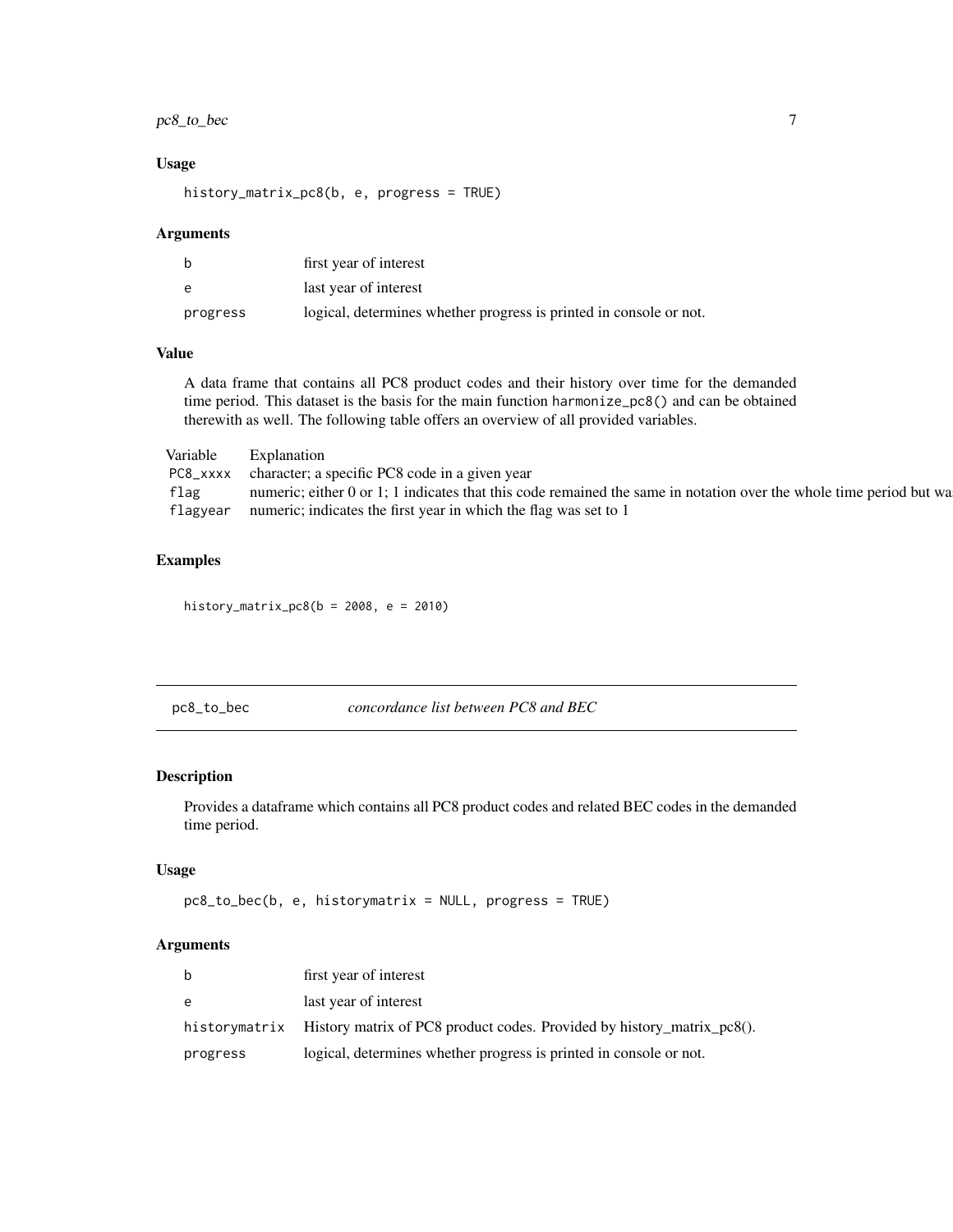#### Value

A data frame that contains all PC8 product codes and related BEC and HS6 codes in a given time period. The following table offers an overview of all provided variables.

| Variable | Explanation                                                                              |
|----------|------------------------------------------------------------------------------------------|
| PC8      | character; a specific PC8 code                                                           |
| HS6      | character; provides the HS6 classification of the PC8 plus code                          |
| BEC      | character; provides the BEC classification on a high aggregation level (1 digit)         |
| BEC_agr  | character; provides the BEC classification on a lower aggregation level (up to 3 digits) |

#### Examples

pc8\_to\_bec(b = 2008, e = 2010)

A possible utilization of harmonized CN8 products codes

#### Description

Provide an application of the data frames obtained by the main function, harmonize\_cn8. To use these additional functions, data on firm-level is required, which is data that is not provided by the package.

#### Usage

utilize\_cn8(b, e, firm\_data, harmonized\_data = NULL, progress = TRUE, output = "merged.firm.data",  $value = FALSE, base = "CNS")$ 

#### Arguments

| b               | first year of interest                                                                                                                           |  |
|-----------------|--------------------------------------------------------------------------------------------------------------------------------------------------|--|
| e               | last year of interest                                                                                                                            |  |
| firm_data       | Data on firm level which must provide the following columns: "firmID", "year"<br>and "CN8".                                                      |  |
| harmonized_data |                                                                                                                                                  |  |
|                 | Harmonized data of CN8 product codes. Provided by harmonize_cn8(). By<br>default <i>NULL</i> ; the function computes the needed harmonized data. |  |
| progress        | logical, determines whether progress is printed in console or not.                                                                               |  |
| output          | Defines which dataframe is returned. It may take the following values:                                                                           |  |
|                 | • "product.changes", returns all changed CN8 product codes per firm per year<br>(see description of (a) below)                                   |  |
|                 | • "merged.firm.data", returns entered firm data, extended by harmonized data<br>(see description of (b) below)                                   |  |

<span id="page-7-0"></span>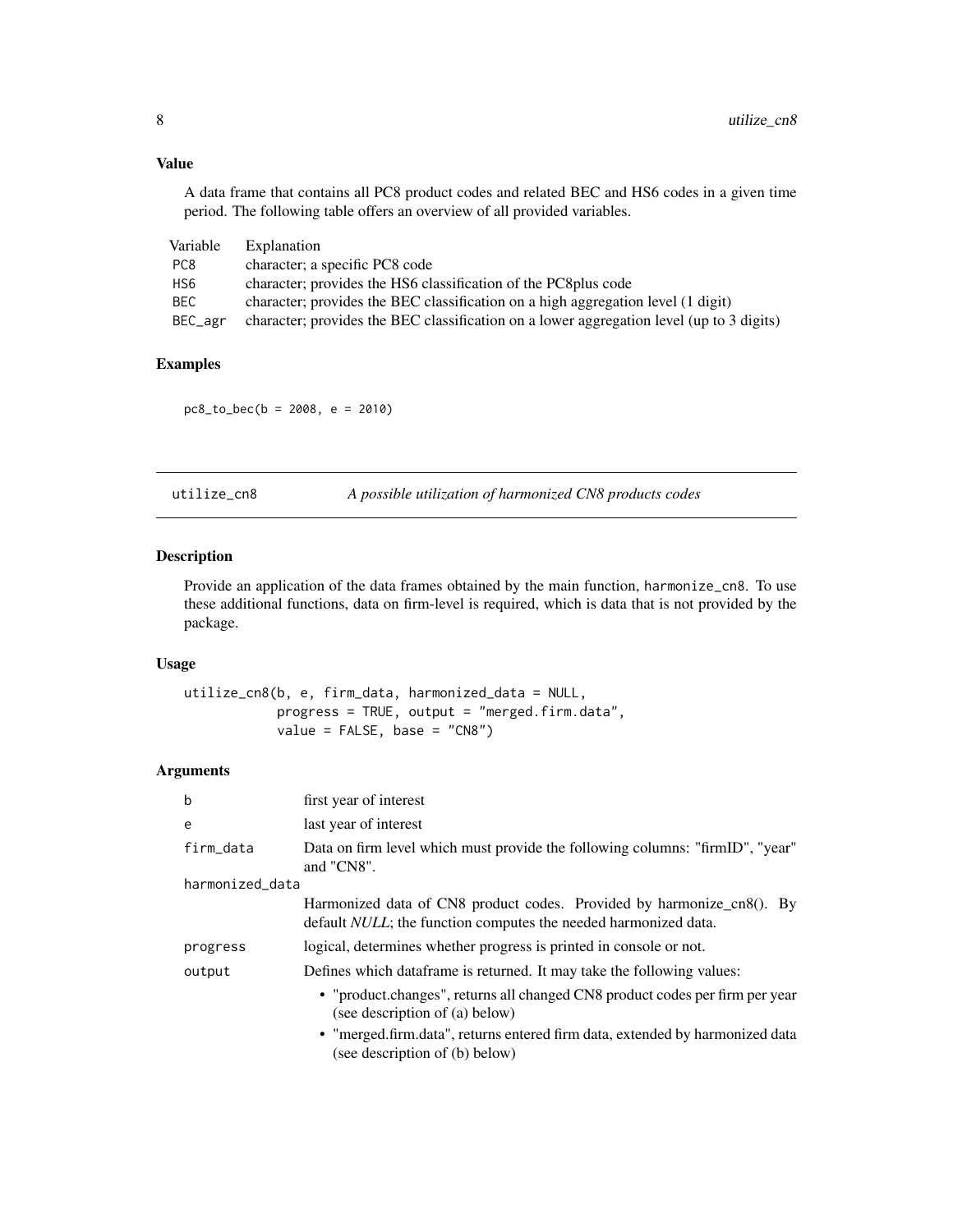|       | • "all", returns both dataframes as a list                                                                                                                                                                        |
|-------|-------------------------------------------------------------------------------------------------------------------------------------------------------------------------------------------------------------------|
| value | logical, determines whether value is calculated for same/new/dropped products.<br>Only possible if data contains a column: "value". Value may contain different<br>quantities (e.g. sales [Euro] or weight [kg]). |
| base  | Defines which plus-codes are used as a base for calculating added/dropped/same<br>products and their corresponding values. It may take the following values:                                                      |
|       | • "CN8", uses CN8 plus codes for computation.                                                                                                                                                                     |
|       | • "HS6", uses HS6plus codes for computation.                                                                                                                                                                      |

#### Value

Provides two possible data frames:

- (a) One dataframe that contains all changed CN8 product codes per firm per year. In more detail, this means how many products remained the same, were added or dropped - the value of the same/added/dropped products - how many products were produced by a certain firm in a given year, and how many products were produced in the year after. As a base of this computation CN8plus codes or HS6plus codes can be used.
- (b) One dataframe that is based on the entered firm data. The entered firm data is extended by harmonized data (that is "CN8plus", "flag", "flagyear", "HS6plus", "BEC", "BEC\_agr", "SNA\_basic\_class").

Table that summarizes the output, described by the notation (a) above:

| Variable                  | Explanation                                                                                        |
|---------------------------|----------------------------------------------------------------------------------------------------|
| firmID                    | character; specific code that describes a firm over the years (this code does not change over t    |
| period_UL                 | character; lower limit of the time period                                                          |
| period                    | character; time period in which the product was produced                                           |
| gap                       | numeric; indicating if the time period is greater than one (i.e. upper limit - lower limit $> 1$ ) |
| same_products             | numeric; number of products that were produced in both years (i.e. remained in the product         |
| value_same_products       | numeric; value of products that were produced in both years (i.e. remained in the product po       |
| new_products              | numeric; number of added products in the upper limit of the time period (i.e. added to the pr      |
| value_new_products        | numeric; value of added products in the upper limit of the time period (i.e. added to the prod     |
| dropped_products          | numeric; number of dropped products in the upper limit of the time period (i.e. removed of t       |
| value_dropped_products    | numeric; value of dropped products in the upper limit of the time period (i.e. removed of the      |
| nbr_of_products_period_LL | numeric; number of all products produced in the lower limit of the time period (i.e. entire pr     |
| nbr_of_products_period_UL | numeric; number of all products produced in the upper limit of the time period (i.e. entire pr     |
|                           |                                                                                                    |

Table that summarizes the output, described by the notation (b) above:

|                                                                                                              | Variable<br>Explanation |
|--------------------------------------------------------------------------------------------------------------|-------------------------|
| character; specific code that describes a firm over the years (this code does not change over time, provide  | firmID                  |
| numeric; year in which the firm produced a product (provided by user)                                        | year                    |
| character; CN8 code of firm product (provided by user)                                                       | CN8                     |
| numeric; value of the corresponding product code (may be provided by user)                                   | (value)                 |
| character; additional columns from original firm data (provided by user)                                     | $\cdots$                |
| character; final harmonization, which refers to the last year of the time period                             | CN8plus                 |
| character; either 0 or 1; 1 indicates that this code remained the same in notation over the whole time peri- | flag                    |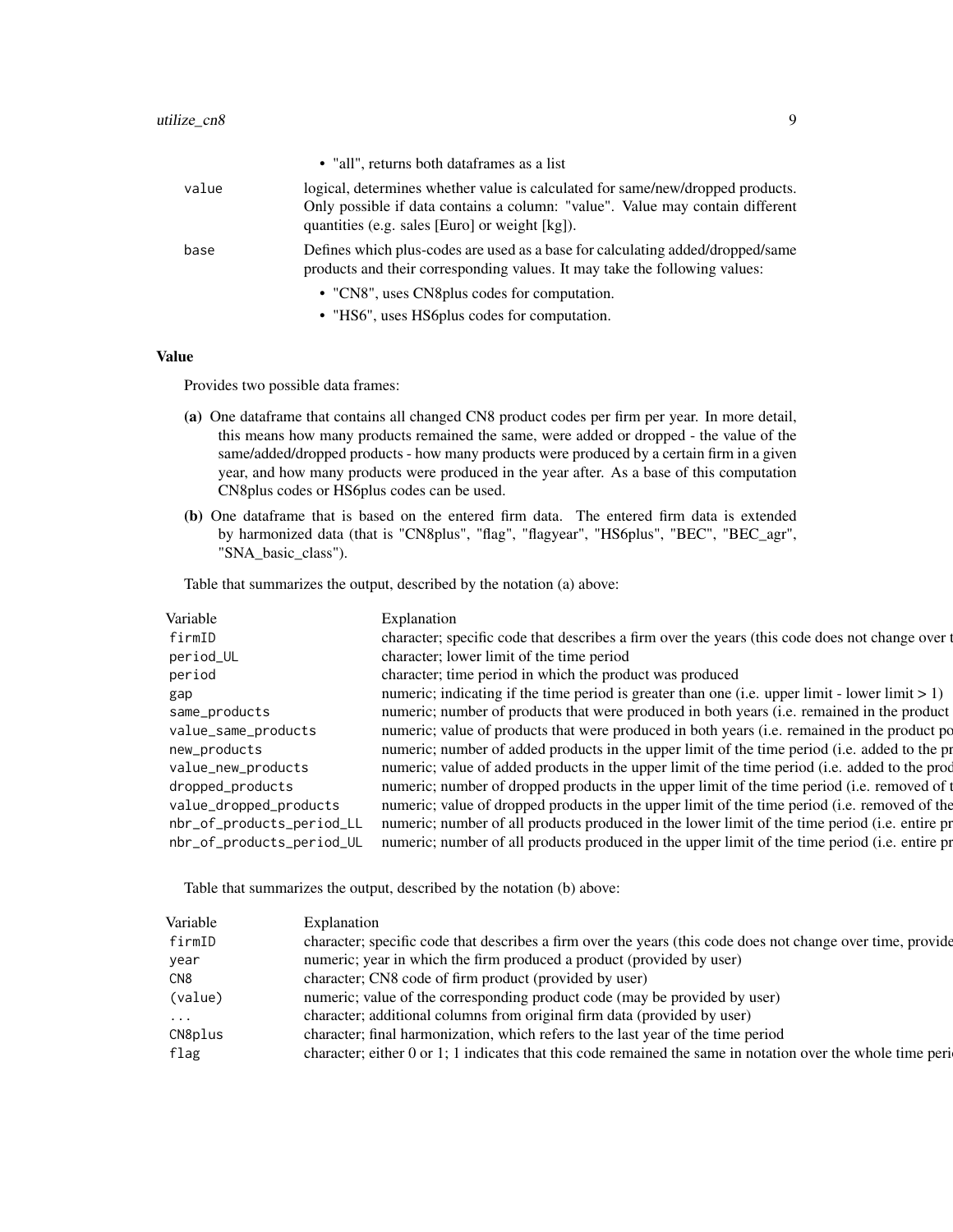<span id="page-9-0"></span>10 utilize\_pc8

| HS6             | character; provides the HS6 classification of the CN8 plus code                                             |
|-----------------|-------------------------------------------------------------------------------------------------------------|
| HS6plus         | character; also adjusts for the change lists of HS6                                                         |
| BEC             | character; provides the BEC classification on a high aggregated level (1 digit)                             |
| $BEC\_{agr}$    | character; provides the BEC classification on a less aggregated level (up to 3 digits)                      |
| SNA_basic_class | character; provides information if the code is classified as consumption, capital or intermediate good in H |

#### Examples

```
sampledata <- read.table(paste0(system.file("extdata", package = "harmonizer"),
                         "/sampledata/cn8sample.txt"), sep = ";",
                        header = TRUE, colClasses = "character")
utilize_cn8(b = 2008, e = 2010, firm_data = sampledata)
newdata <- utilize_cn8(b = 2008, e = 2010, firm_data = sampledata,
                       output = "all")changes <- newdata[[1]]
merged_data <- newdata[[2]]
```
utilize\_pc8 *A possible utilization of harmonized PC8 products codes*

#### Description

Provide an application of the data frames obtained by the main function, harmonize\_pc8. To use these additional functions, data on firm-level is required, which is data that is not provided by the package.

#### Usage

```
utilize_pc8(b, e, firm_data, harmonized_data = NULL,
            progress = TRUE, output = "merged.firm.data",
            value = FALSE, base = "PC8")
```
#### Arguments

| first year of interest                                                                                                                           |
|--------------------------------------------------------------------------------------------------------------------------------------------------|
| last year of interest                                                                                                                            |
| Data on firm level which must provide the following columns: "firmID", "year"<br>and "PC8".                                                      |
| harmonized_data                                                                                                                                  |
| Harmonized data of PC8 product codes. Provided by harmonize_pc8(). By<br>default <i>NULL</i> ; the function computes the needed harmonized data. |
| logical, determines whether progress is printed in console or not.                                                                               |
| Defines which dataframe is returned. It may take the following values:                                                                           |
|                                                                                                                                                  |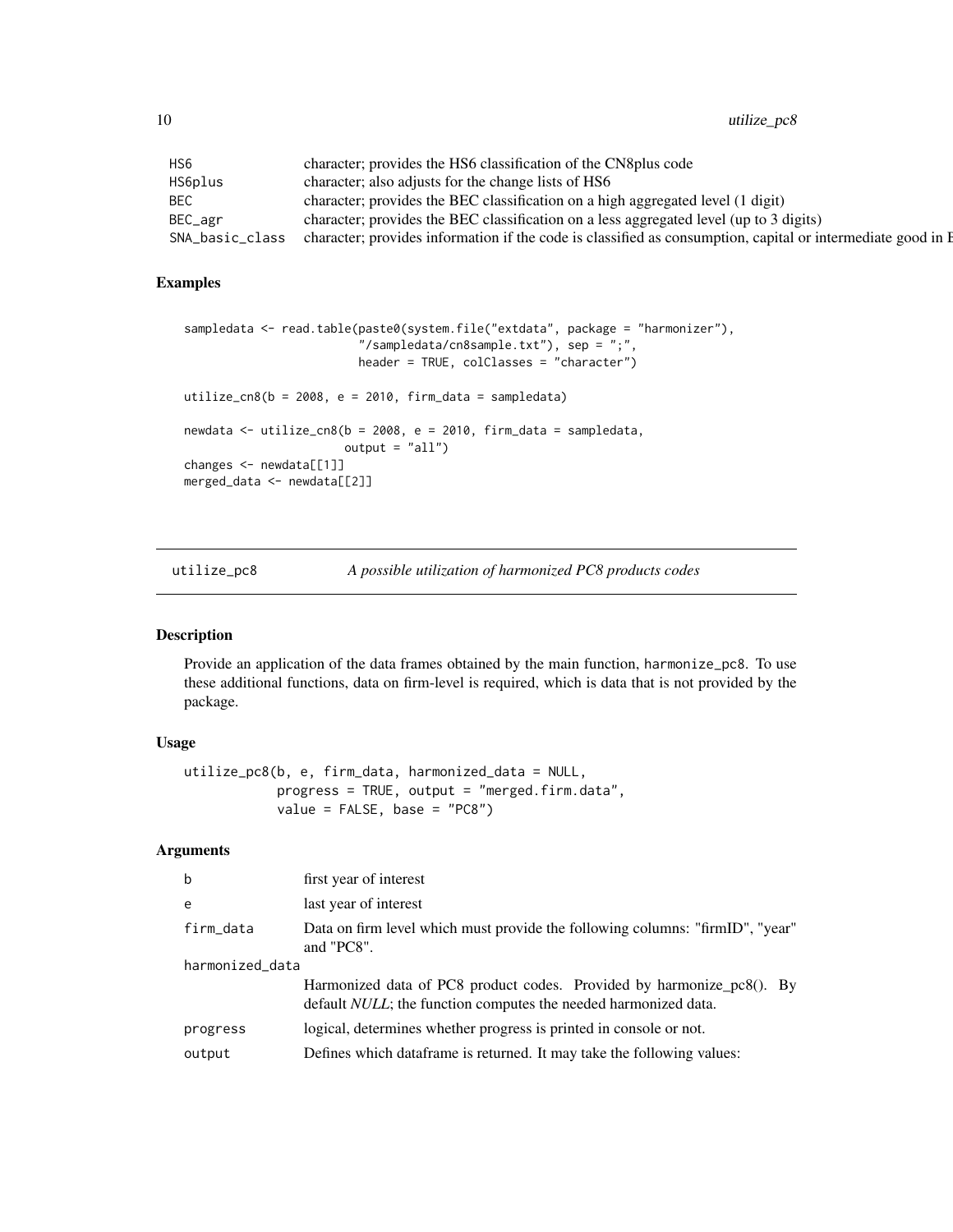|       | • "product.changes", returns all changed PC8 product codes per firm per year<br>(see description of (a) below)                                                                                                    |
|-------|-------------------------------------------------------------------------------------------------------------------------------------------------------------------------------------------------------------------|
|       | • "merged.firm.data", returns entered firm data, extended by harmonized data<br>(see description of (b) below)                                                                                                    |
|       | • "all", returns both dataframes as a list                                                                                                                                                                        |
| value | logical, determines whether value is calculated for same/new/dropped products.<br>Only possible if data contains a column: "value". Value may contain different<br>quantities (e.g. sales [Euro] or weight [kg]). |
| base  | Defines which plus-codes are used as a base for calculating added/dropped/same<br>products and their corresponding values. It may take the following values:                                                      |
|       | • "PC8", uses CN8 plus codes for computation.                                                                                                                                                                     |
|       | • "HS6", uses HS6 plus codes for computation.                                                                                                                                                                     |

#### Value

Provides two possible data frames:

- (a) One dataframe that contains all changed PC8 product codes per firm per year. In more detail, this means how many products remained the same, were added or dropped - the value of the same/added/dropped products - how many products were produced by a certain firm in a given year, and how many products were produced in the year after. As a base of this computation PC8plus codes or HS6plus codes can be used.
- (b) One dataframe that is based on the entered firm data. The entered firm data is extended by harmonized data (that is "PC8plus", "flag", "flagyear", "HS6plus", "BEC", "BEC\_agr", "SNA\_basic\_class").

Table that summarizes the output, described by the notation (a) above:

| Variable                  | Explanation                                                                                        |
|---------------------------|----------------------------------------------------------------------------------------------------|
| firmID                    | character; specific code that describes a firm over the years (this code does not change over t    |
| period_UL                 | character; lower limit of the time period                                                          |
| period                    | character; time period in which the product was produced                                           |
| gap                       | numeric; indicating if the time period is greater than one (i.e. upper limit - lower limit $> 1$ ) |
| same_products             | numeric; number of products that were produced in both years (i.e. remained in the product         |
| value_same_products       | numeric; value of products that were produced in both years (i.e. remained in the product po       |
| new_products              | numeric; number of added products in the upper limit of the time period (i.e. added to the pr      |
| value_new_products        | numeric; value of added products in the upper limit of the time period (i.e. added to the prod     |
| dropped_products          | numeric; number of dropped products in the upper limit of the time period (i.e. removed of t       |
| value_dropped_products    | numeric; value of dropped products in the upper limit of the time period (i.e. removed of the      |
| nbr_of_products_period_LL | numeric; number of all products produced in the lower limit of the time period (i.e. entire pr     |
| nbr_of_products_period_UL | numeric; number of all products produced in the upper limit of the time period (i.e. entire pr     |

Table that summarizes the output, described by the notation (b) above:

| Explanation                                                                                                 |
|-------------------------------------------------------------------------------------------------------------|
| character; specific code that describes a firm over the years (this code does not change over time, provide |
| numeric; year in which the firm produced a product (provided by user)                                       |
| character; PC8 code of firm product (provided by user)                                                      |
|                                                                                                             |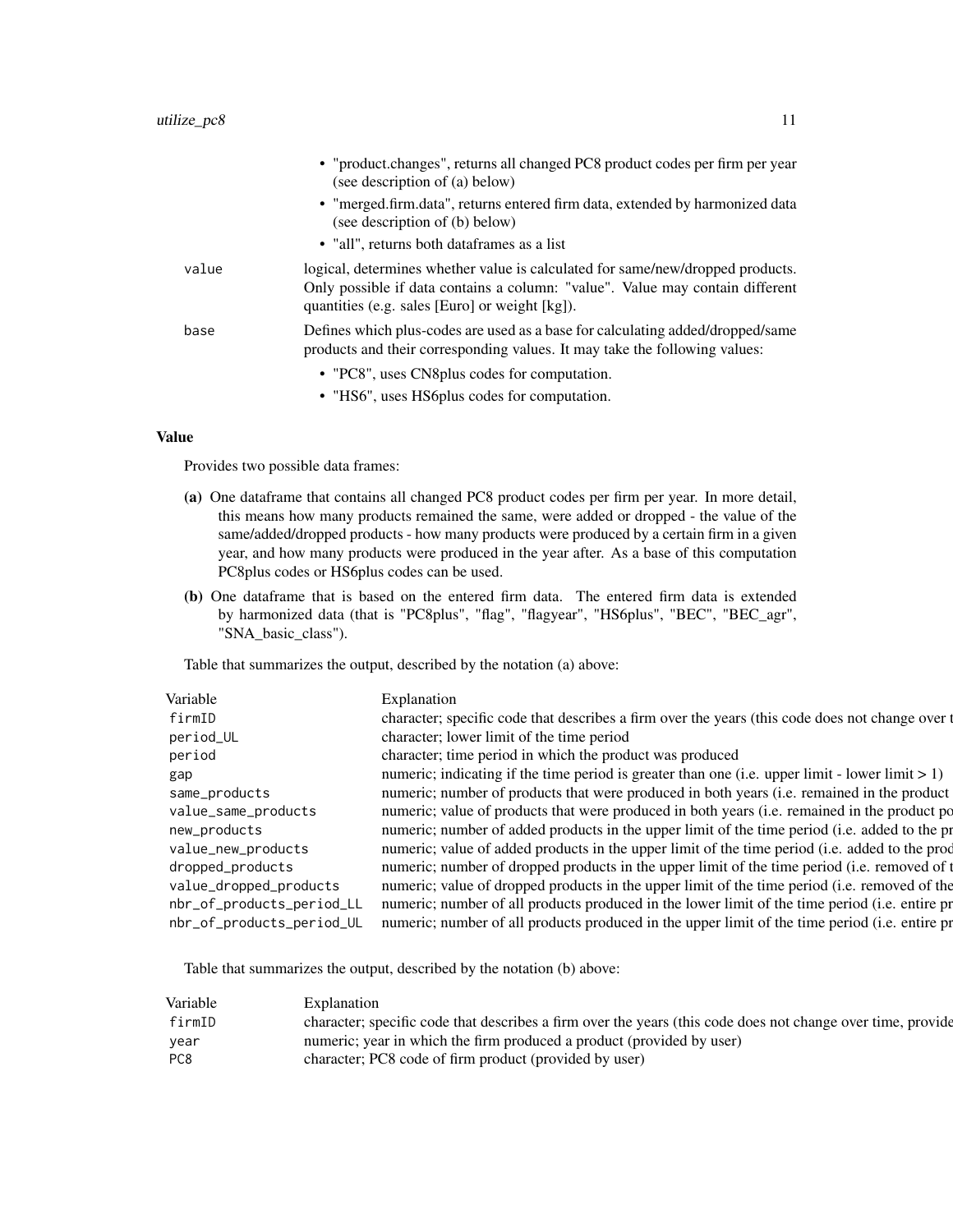| (value)         | numeric; value of the corresponding product code (may be provided by user)                                   |
|-----------------|--------------------------------------------------------------------------------------------------------------|
| $\cdot$         | character; additional columns from original firm data (provided by user)                                     |
| PC8plus         | character; final harmonization, which refers to the last year of the time period                             |
| flag            | character; either 0 or 1; 1 indicates that this code remained the same in notation over the whole time peri- |
| HS <sub>6</sub> | character; provides the HS6 classification of the PC8plus code                                               |
| HS6plus         | character; also adjusts for the change lists of HS6                                                          |
| <b>BEC</b>      | character; provides the BEC classification on a high aggregated level (1 digit)                              |
| BEC_agr         | character; provides the BEC classification on a less aggregated level (up to 3 digits)                       |
| SNA_basic_class | character; provides information if the code is classified as consumption, capital or intermediate good in E  |
|                 |                                                                                                              |

#### Examples

```
sampledata <- read.table(paste0(system.file("extdata", package = "harmonizer"),
                         "/sampledata/pc8sample.txt"), sep = ";",
                         header = TRUE , colClasses = "character")
utilize_pc8(b = 2011, e = 2013, firm_data = sampledata)
newdata <- utilize_pc8(b = 2011, e = 2013, firm_data = sampledata,
                      output = "all")changes <- newdata[[1]]
merged_data <- newdata[[2]]
```